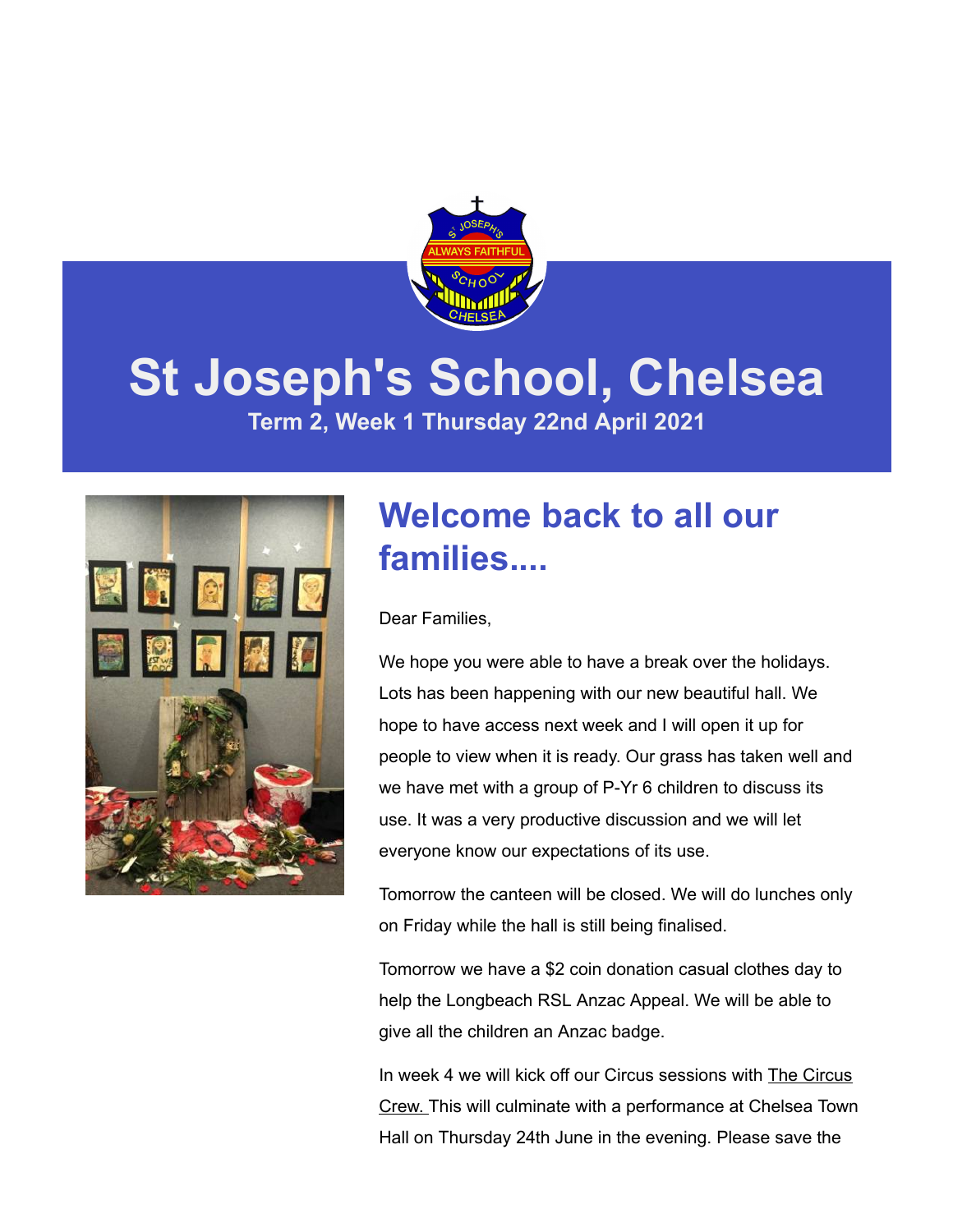date. We are not sure of numbers of who can attend at this stage. We are hoping we can have a full house in attendance. Details will follow later in the term.

These first four weeks of term are our enrolment weeks for 2022. If you have a child starting school next year please contact the office for an enrolment pack if you have not received one as yet.

Attached to this newsletter is a flyer promoting our Parent workshop on Thursday 6th May at 6.30-8.00pm presented by Lael Stone. An Operoo form will be sent out to all families today to indicate who will be attending. We need this information for planning purposes. Please come along. It is a worthwhile session for all parents.

#### **Uniform Shop Volunteer**

Thank you to Wendy (Reggie & Kendra's mum) for volunteering to help run the second hand uniform shop. The shop will now be open Monday mornings from 8.50-9.15am from week 3.



# **Congratulations....**

to our former student Emily S who participated in the Nationals in Sydney. She raced in U16 3 km walk and U18 5km walk.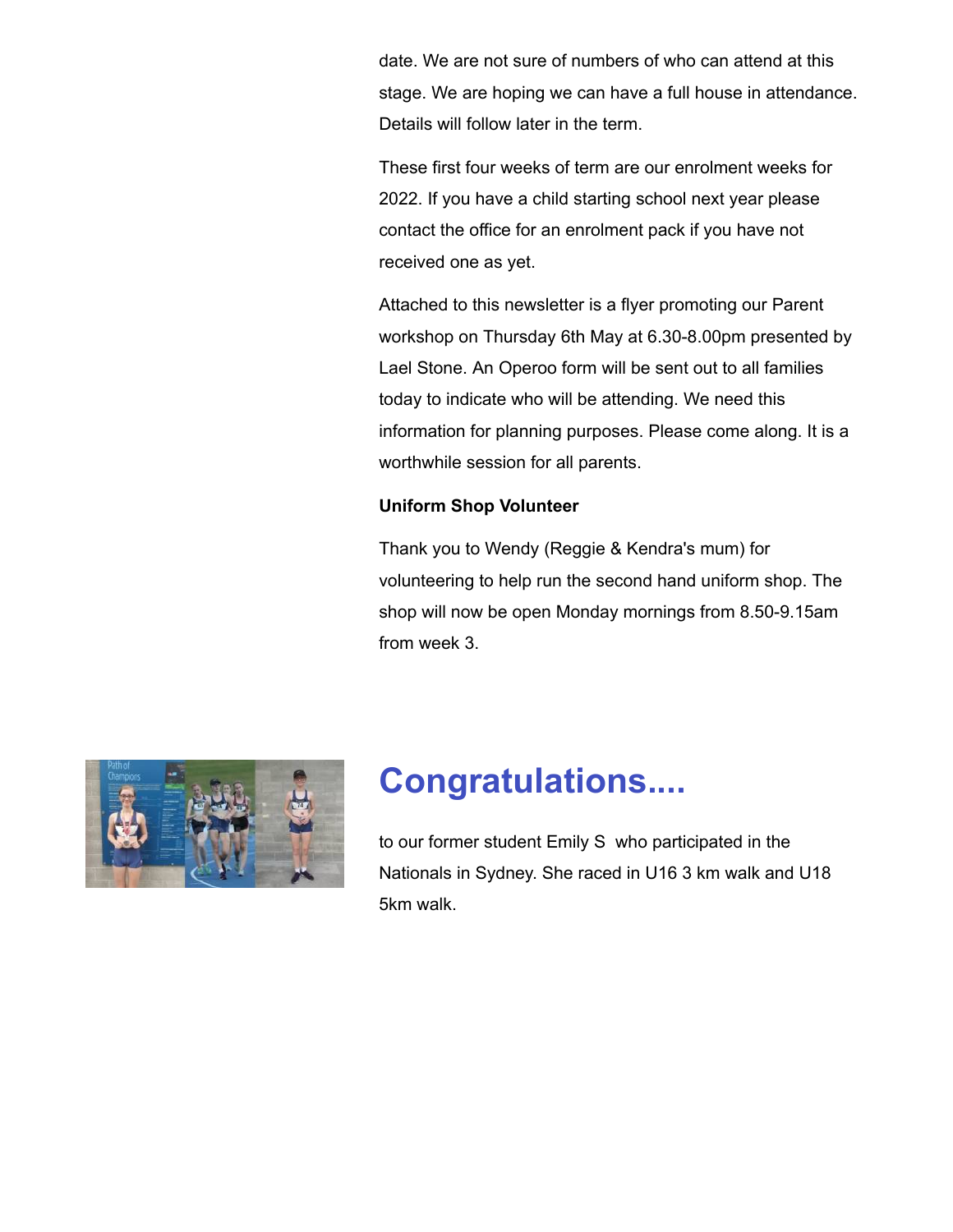

# **St Joseph's Beanie**

Don't forget as winter approaches and the cold weather sets in we have our very own St Joseph's beanie. These are available from the school office for \$10.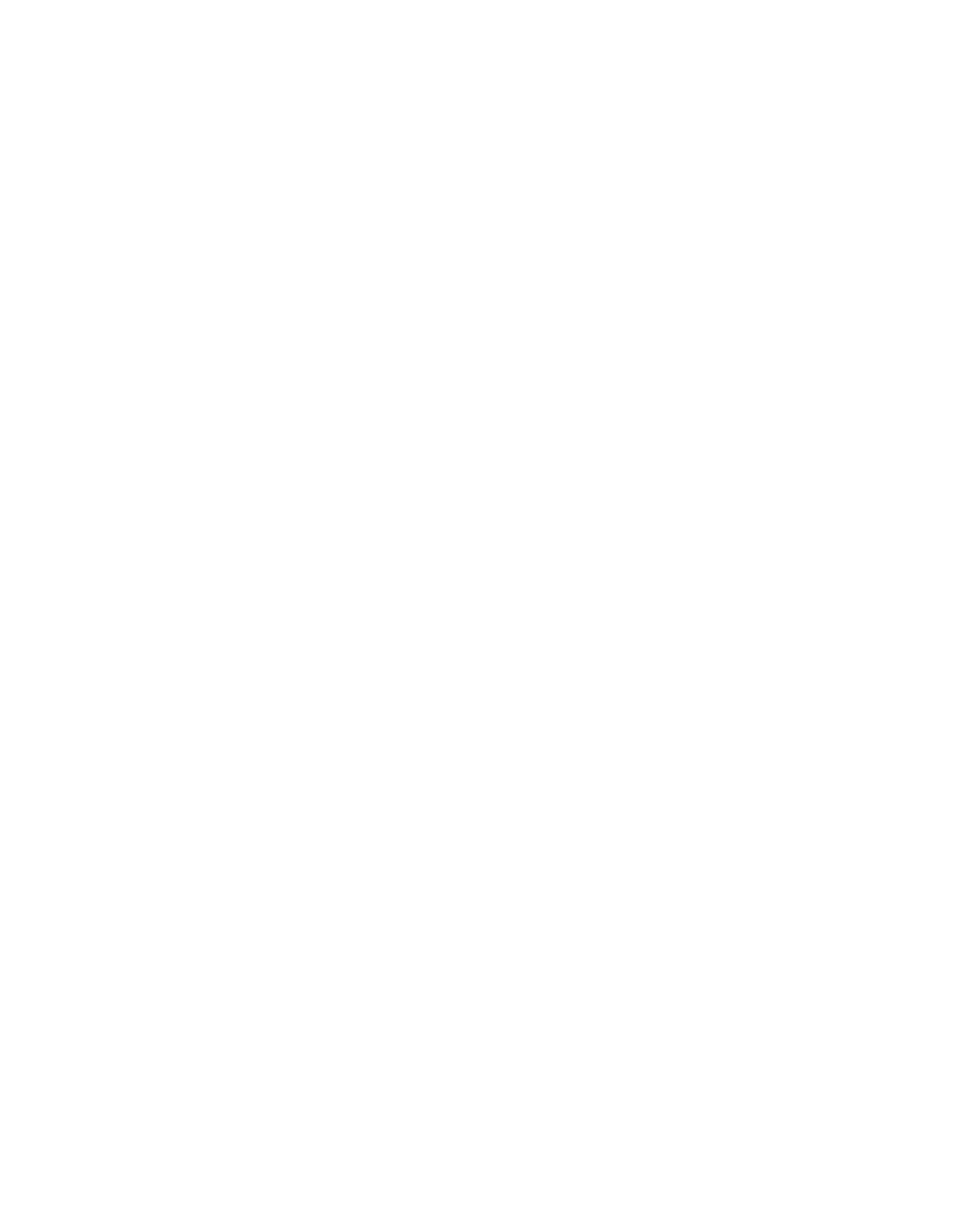### St Joseph's Chickens

Our garden has some new arrivals, four chickens. The chickens are 20 weeks old Hy line Brown Hens and really friendly. They are different colours and lay healthy eggs. We need to care for our chickens by feeding them a nutritious blend of food and by giving them clean fresh water. We also have wood shavings in their coop which is like a compost. It absorbs the chickens droppings and keeps the coop clean.

So our hens are about to start laying eggs, but we need to teach them where to lay their eggs. We have placed fake eggs in the chicken coop to show them this. We do not want them laying eggs where they sleep. Please do not touch these fake eggs.

As the chickens are new, they need names. So we would like your suggestions! If you have a name you would like to suggest please write that name on a piece of paper and post it in the suggestion box at the office. We look forward to seeing your suggestions.



### St Joseph's Sustainable Garden

We would really like to say a big thank you to our wonderful present and past dad's Alan (Ava & Bella T's dad) and Mark (Hayley & Olivia B's dad) who rebuilt our garden planter boxes over the holidays. We really appreciate the time and effort you put into building them. We cannot wait to plant our seedlings.



### **Thursday 6th May 6.30pm**

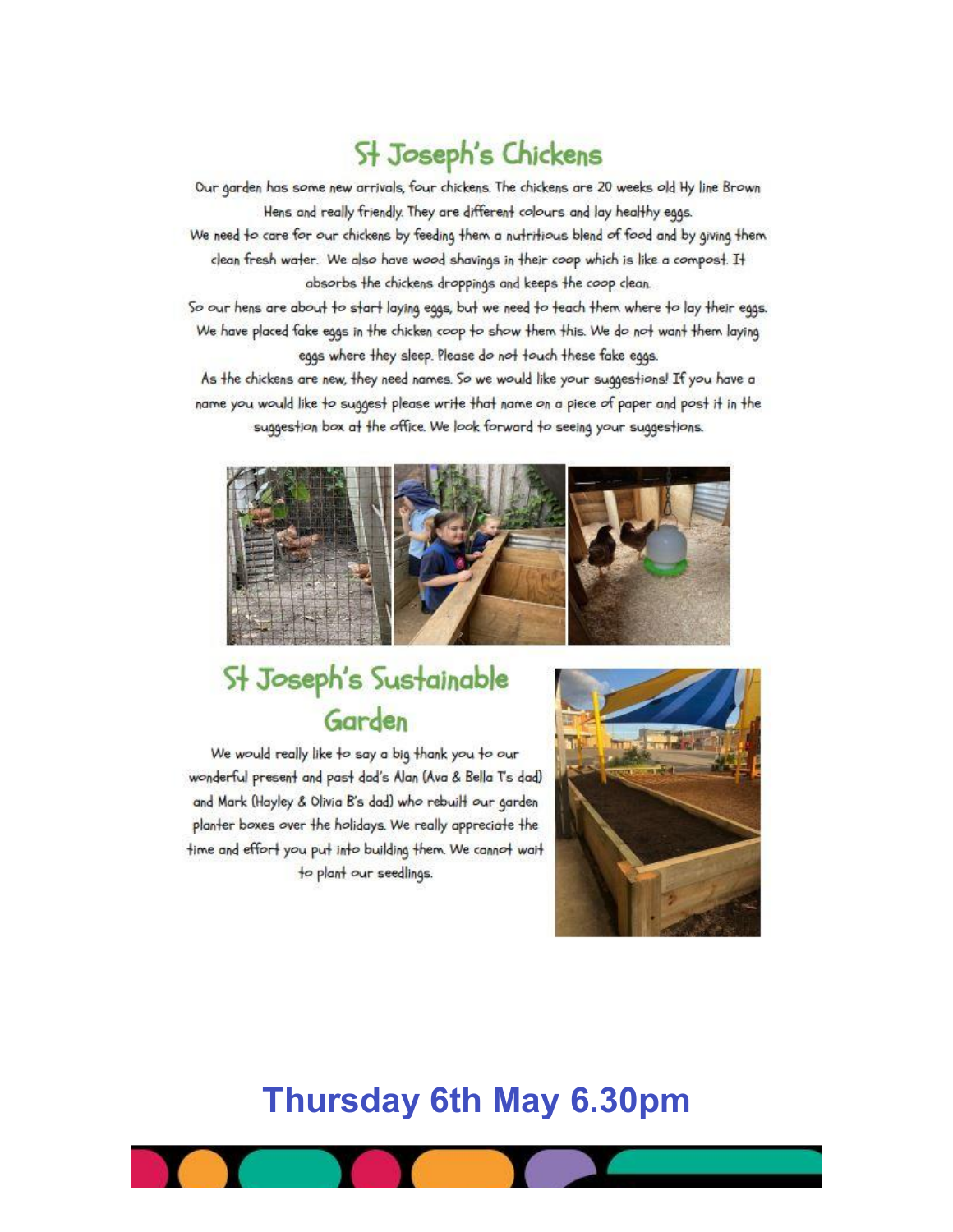

#### We all want our children to grow up equipped with emotional awareness, empathy, resilience and confidence.

This Connected Parenting Workshop offers a valuable set of tools for parents and carers aiming to raise children through positive connections and communication.

Facilitated by educator and parenting expert Lael Stone, this 90 minute workshop provides parents and carers with:

- · Practical strategies to build stronger connections with children
- · Ideas to support children when they are frustrated or going through challenging situations
- · Simple ways to create co-operation
- . Dealing with our own triggers as a parent
- Understanding big emotions and feelings and assisting kids in becoming emotionally resilient



Lael Stone is an educator, author, mother and parenting counselor who has been working with families for over 17 years. As an Aware Parenting Instructor, she facilitates workshops and support groups that empower parents to create connections and stronger relationships with their children. She is also the co-creator of Woodline Primary School, an innovative new school based on emotional wellbeing and connection. Lael is a TEDx speaker, co-host of The Aware Parenting Podcast, and a sought-after public speaker who talks candidly about her experiences and her great passion; creating wellness in families through connection and communication.

Book or find out more. Limited workshops available. enquiries@theresitienceproject.com.au | (03) 9113 9302  $-1$ 

 $1.141$ 

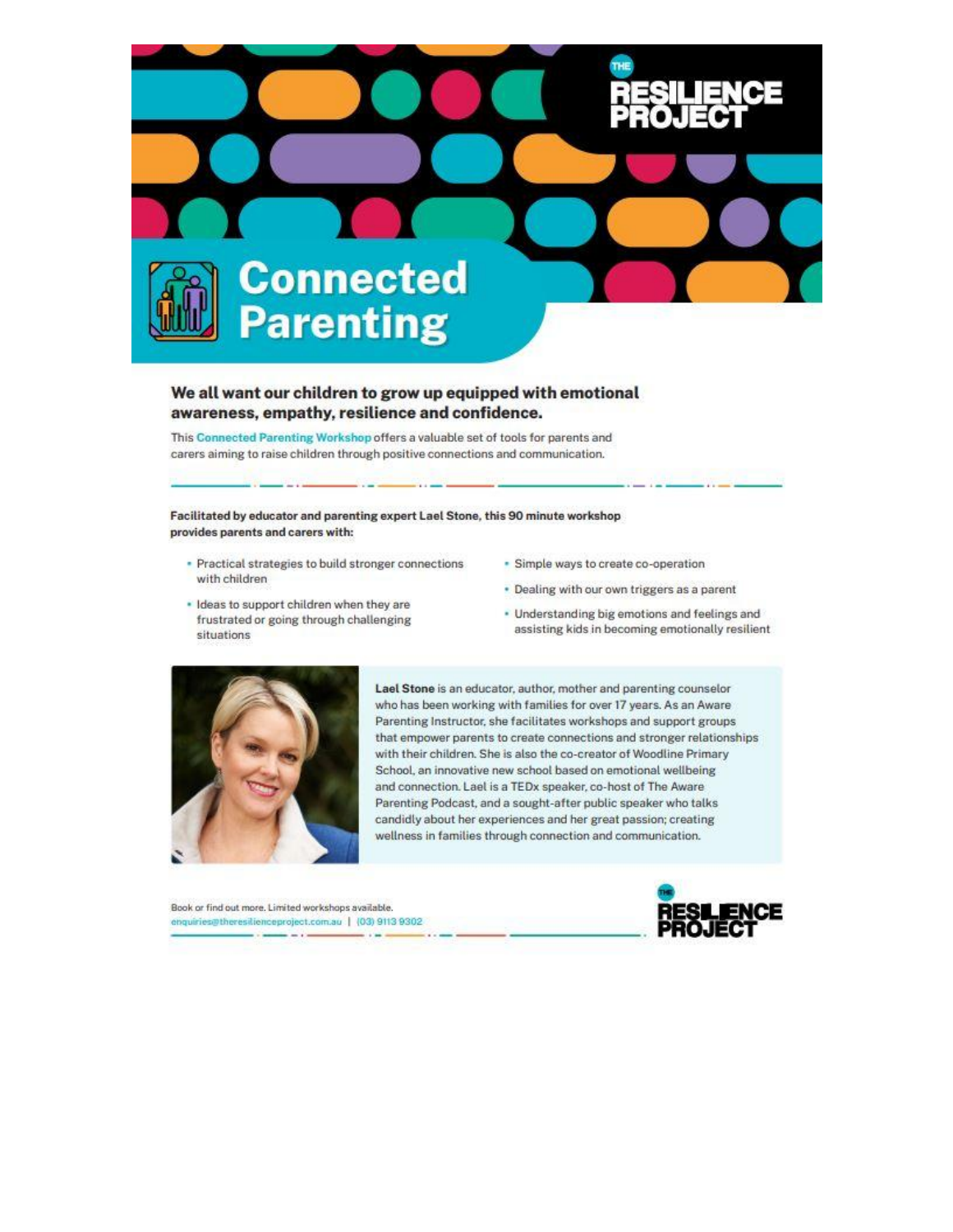## **Community Updates**



**Free Trial for Juniors and adults** www.chelseaheightstennisacademy.com.au leigh\_holland@hotmail.com 0439 616 748 Venue- Chelsea Heights tennis club. Thames promenade.

# **2021 Term Dates (red indicates additions/changes)**

**Term 2, Week 1**

| Mon 19th Apr      |   | Term 2 resumes, enrolments 2022 open |
|-------------------|---|--------------------------------------|
| Tues 20th Apr -   |   | 9.30am tour                          |
| Wed 21st Apr      | ۰ | 9.30am tour                          |
| Thurs 22nd Apr -  |   | 2.15pm tour                          |
| Friday 23rd Apr - |   | 2.30pm online assembly               |
| Week 2            |   |                                      |
| Wed 28th Apr -    |   | Open day                             |
| Thurs 29th Apr -  |   | 2.15pm tour                          |
|                   |   |                                      |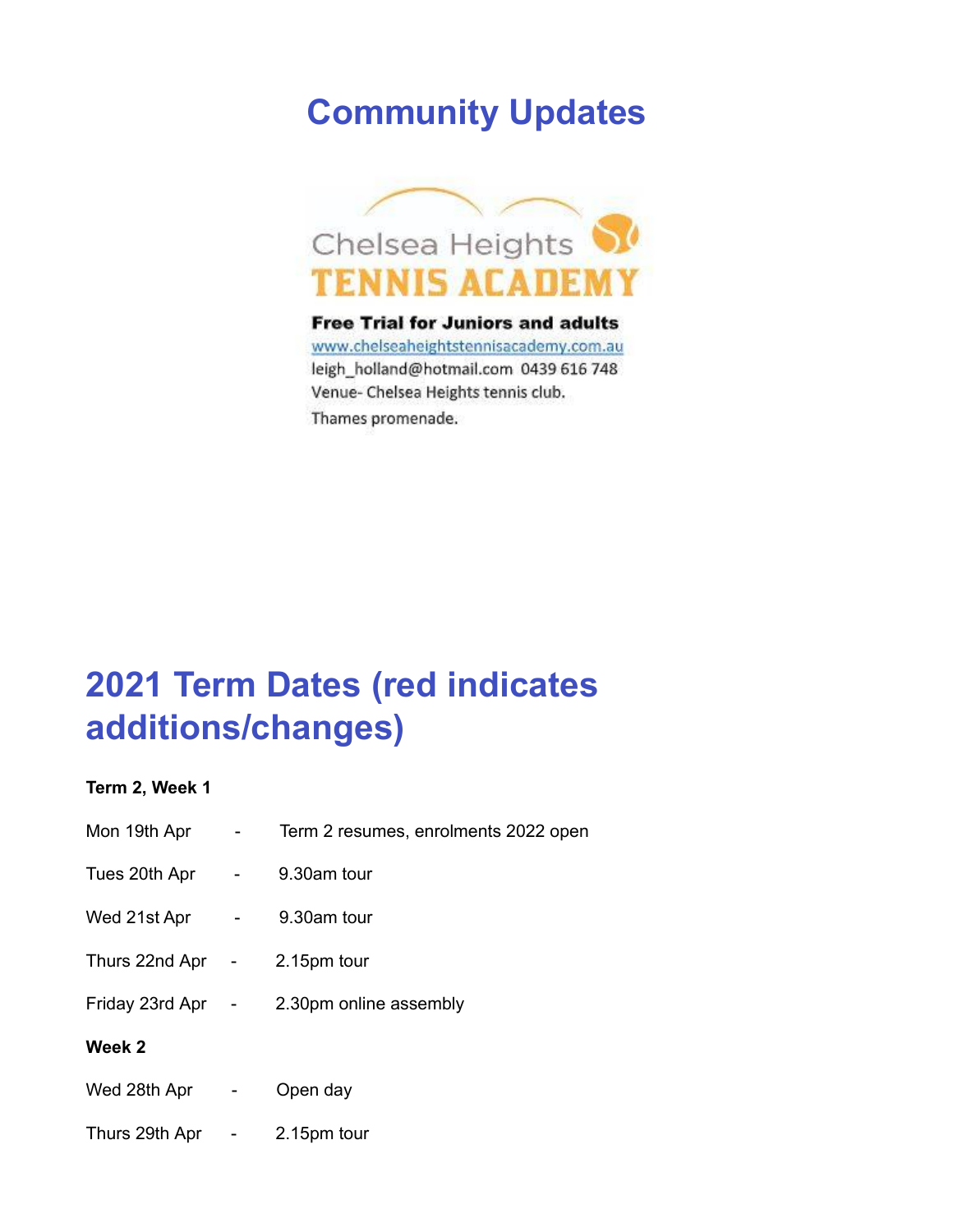#### **Week 3**

| 19th April - 25th June<br>T2 |  |                                                                |  |  |
|------------------------------|--|----------------------------------------------------------------|--|--|
| T1                           |  | 28th January - 1st April (Holy Thursday)                       |  |  |
|                              |  | Sun 23rd May - Pentecost Sunday                                |  |  |
|                              |  | Fri 21st May - Mark Dreyfus talk with Yr 5/6 students          |  |  |
| Thurs 20th May - Circus 2    |  |                                                                |  |  |
| Wed 19th May - Circus 2      |  |                                                                |  |  |
|                              |  | Mon 17th May - 9am Naplan Maths 9-11am                         |  |  |
| Week 5                       |  |                                                                |  |  |
|                              |  | Sun16th May - Feast of the Assumption                          |  |  |
|                              |  | Sat 15th May - 8am working bee                                 |  |  |
|                              |  | Fri 14th May - Level update 2 go out W 5,6,7                   |  |  |
|                              |  | Thurs 13th May - 9am Yr 3 & 5 Conventions, Circus 1 continues, |  |  |
|                              |  | 2.30pm Tim Richardson talk to Yr 5/6 students                  |  |  |
|                              |  | 12pm Naplan Yr 3 Reading, 2.15pm tour                          |  |  |
|                              |  | 9.00am Naplan Yr 5 Reading,                                    |  |  |
| Wed 12th May -               |  | Circus practice 1 begins                                       |  |  |
|                              |  | Tues 11th May - 9.00am Naplan Yr 3 & 5 Writing, 9.30 tour      |  |  |
|                              |  | Mon 10th May - 9.30am tour, I see, I care workshop             |  |  |
| Week 4                       |  |                                                                |  |  |
|                              |  | Sun 9th May - Mother's Day                                     |  |  |
|                              |  | Thur 6th May - Lael Stone parenting work shop 6.30pm           |  |  |
| Wed 5th May -                |  | District cross country back up, 9.30am tour                    |  |  |
|                              |  | 12.30pm whole school Mass                                      |  |  |
|                              |  | Tues 4th May - 9.30am tour, district cross country,            |  |  |
| Mon 3rd May - 9.30am tour    |  |                                                                |  |  |